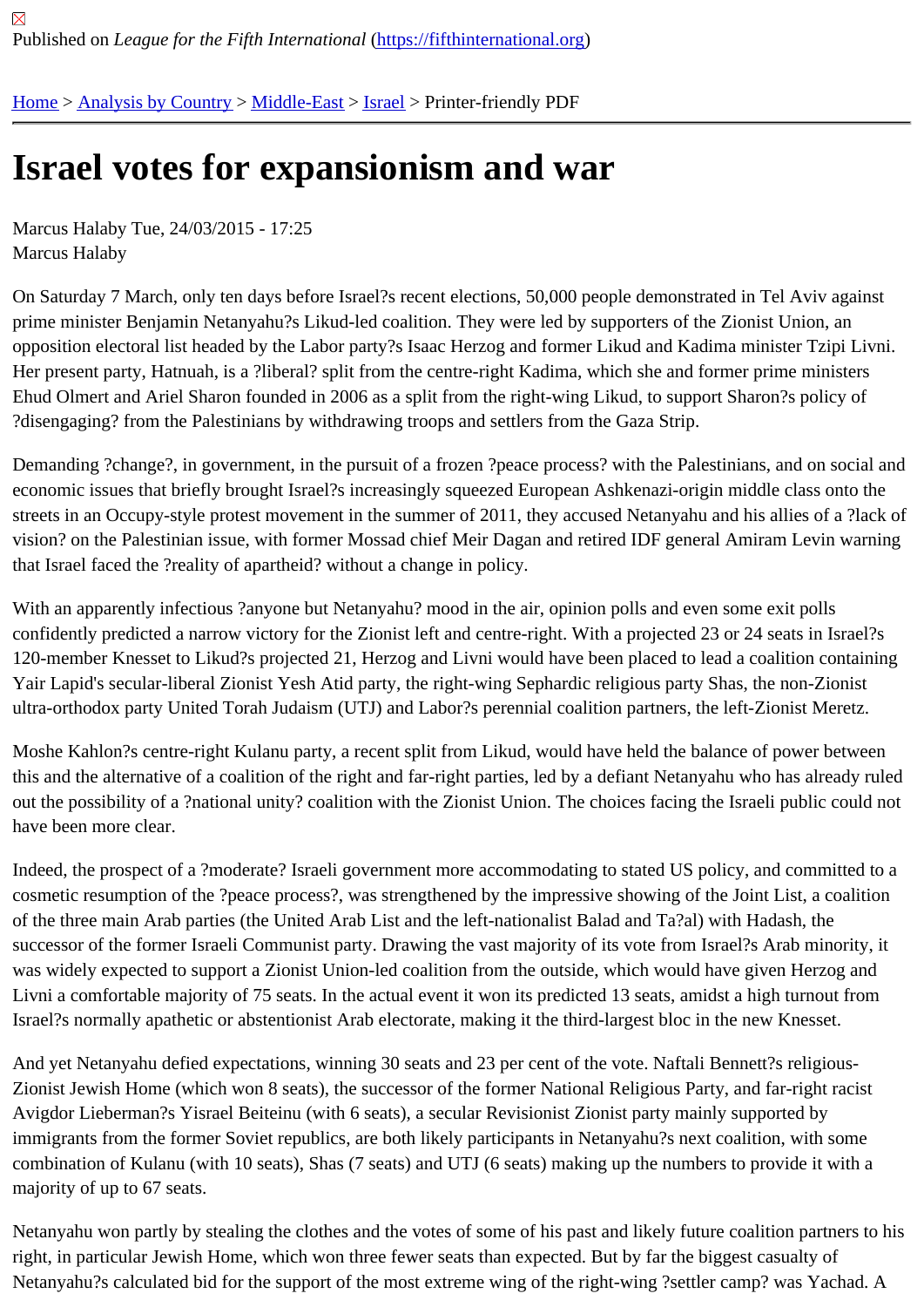far-right alliance of the supporters of former Shas leader Eli Yishai and Otzma Yehudit (?Jewish Strength?), a violent party that stands in the tradition of assassinated New York-based ultranationalist rabbi Meir Kahane, it drew most of its vote from the West Bank Jewish settlers.

Expected to win between 5 and 7 seats in polls since its formation in December, it wound up with none at all, narrowly failing to meet the 3.25 per cent threshold by 12,000 votes, or 0.28 per cent. This threshold had been raised from its previous level of 2 per cent only in March 2014, effectively forcing the pro-settler extremists to choose between a vote for a party of ?their? favoured candidates and a strong Likud that showed itself more than willing to accommodate their concerns.

In the process, Netanyahu has exposed the most ugly face of Israeli politics. He declared early in March that he would not allow the creation of a Palestinian state, renouncing the content of a speech that he made at Bar-Ilan University in June 2009 in which, albeit mainly for US consumption, he had previously indicated his willingness to accept a demilitarised Palestinian state within some small fragments of the West Bank.

On the very day of the elections, he posted a viral 28-second video clip on social media warning that Arabs, who constitute almost a fifth of Israel's citizens, were ?going to the polls in droves?, and that ?left wing organisations are bringing them in buses?. Declaring that this was ?a call-up order? for Jewish voters to respond to this danger to the state, he even claimed, like any good Arab dictator warning his people against foreign interference, that Palestinian Authority president Mahmoud Abbas?s calls and ?American money? were ?getting the Arab vote out?.

And in a further sign of Israel?s growing rift with its US sponsor, Netanyahu declared early on in his election campaign that his priority would be to prevent Iran from obtaining any nuclear capability, by pressing the USA and its allies to maintain and expand economic and diplomatic sanctions against it, giving a defiant speech to a Republican-dominated US Congress on 3 March warning the US public against President Barack Obama?s moves towards a rapprochement with the Iranian regime.

Netanyahu?s victory should not be the surprise that it was to many liberal commentators in the West, still mesmerised by their lingering love affair with a Zionist ?peace camp? supposedly bolstered by the defection to its ranks of former Likudnik hardliners like Livni, Olmert and the late Ariel Sharon.

Indeed, the ongoing decline of Israel?s Labor party, once the party of the Zionist establishment, Kadima?s disintegration and the failure of Labor?s alliance with its new ?centre-right? partners to achieve a larger share of the vote than the Likud party that they split from, demonstrate much the reverse: that a majority of Israel?s Jewish electorate, if pressed, prefer the ?real thing? of strident expansionism and militarism to the diplomatic charade of negotiations for a ?two-state solution? that no wing of Zionism seriously wants to see materialise.

Having ?defeated? the Palestinian uprising of 2000-05, and having punished the Palestinians for electing Hamas into power in 2006 by fomenting a Palestinian civil war and placing a Hamas-ruled Gaza under a starvation siege and regular bombardment ever since, it is only natural that they should want to finish the job.

There can be nothing more frustrating for the colonist citizens of a colonising state than the fact that it has not yet been able to impose a decisive formal surrender on its subdued indigenous people, despite their repeated subjugation; and that its major imperialist sponsor the USA insists, for reasons of grand imperial strategy involving its own relationships with its client Arab regimes, on promoting negotiations in which Israel risks being pressured to make concessions, however minor, that it feels no need to make given the objective balance of forces.

As Brooklyn College political science professor Corey Robin put it, after declaring himself ?heartbroken? not to be able to call himself ?a Zionist any longer?, roughly two-thirds of Israel?s Jewish electorate have effectively decided that ?We are happy to end the peace process and instead rule over millions of Palestinians indefinitely; we are happy to have them have no vote, ever, either in their own state or in ours.? In the process Robin noted that they have voted in favour of ?the undemocratic version of the one-state solution?, that is ?the Herrenvolk [master-race] ethnocracy? that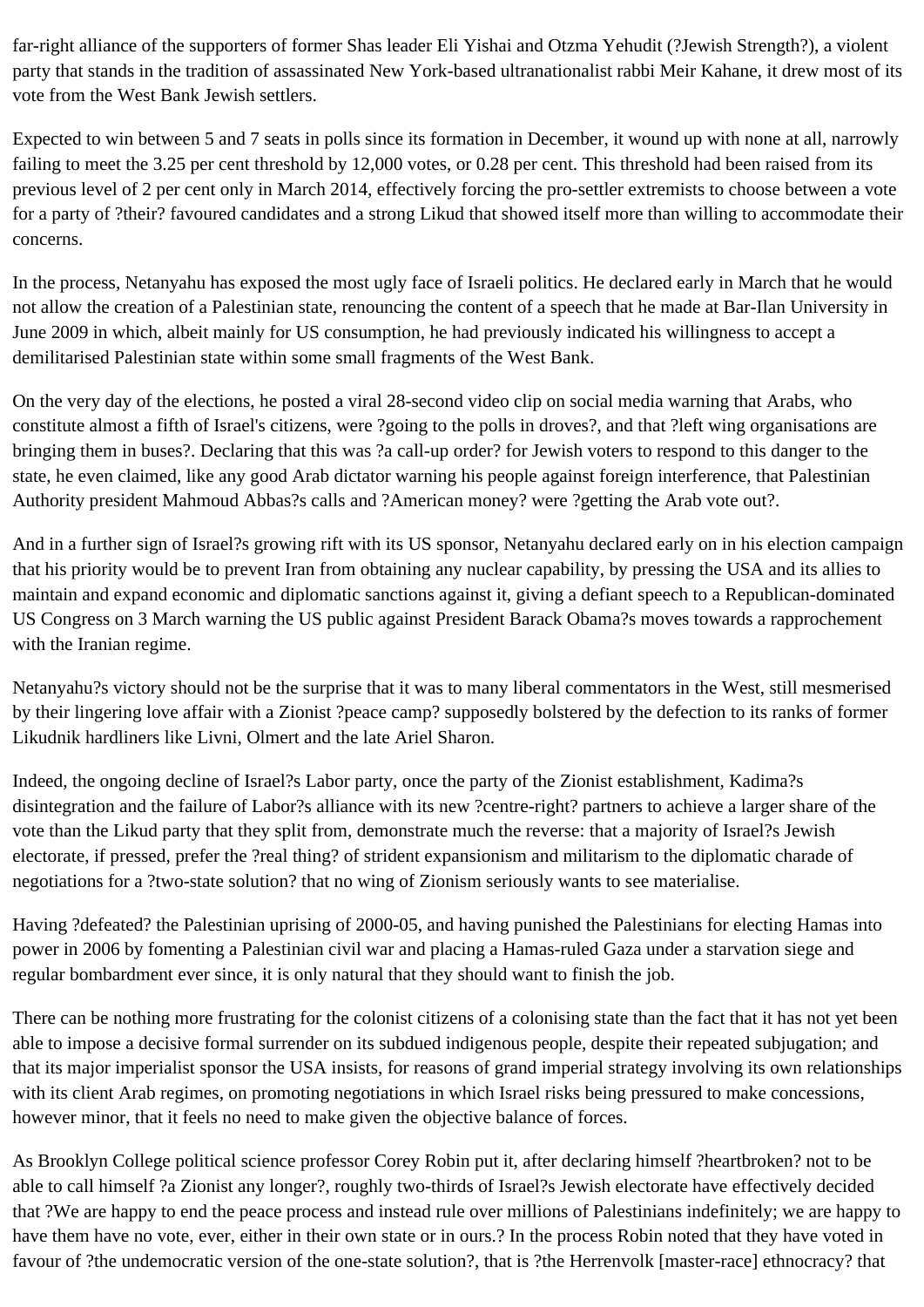Zionism?s opponents accuse Israel of being, and that the real choice now is between ?a Jewish but undemocratic Israel? and ?a democratic Israel that is no longer a Jewish state?.

Indeed, even the Zionist ?peace camp? have no intention of allowing a viable and sovereign Palestinian state in the 1967 occupied territories. Their real concern is that the ?settler camp? and its right-wing allies want too much and too soon, and that a precipitous programme of settlement and expansion runs the risk of turning Israel into a bi-national state by default, by undermining its Jewish majority.

This was evident in Meir Dagan's speech to the 7 March rally in Tel Aviv, in which he emphasised that he wants neither ?a bi-national state? nor ?an apartheid state?. Amiram Levin similarly argued that peace ?is the only way to preserve the settlement project, the settlement blocs and to hold on to the Golan Heights?.

Their fear of the prospect of a ?reality of apartheid? that most outsiders looking in might conclude already exists amounts in reality to a fear that the Palestinians, once they realise that a separate Palestinian state will never come about, will abandon their struggle against the 1967 occupation and instead demand one person, one vote, from the river to the sea. This, after all, was Olmert?s stated reasoning for his miraculous ?conversion? to the peace camp?s post-Oslo goal of a negotiated settlement with the Palestinian Authority, during his tenure as prime minister in 2006-09.

Given this, it is hardly surprising that many Palestine solidarity activists feel little disappointment at Netanyahu?s victory. Palestinian-American journalist Ali Abunimah declared that he felt ?relieved? by it, on the grounds that Netanyahu ?strips away the opportunities for the so-called ?international community? to hide its complicity with Israel?s ugly crimes behind a charade of a ?peace process??, and that it means that ?Israel can no longer practice apartheid at home while falsely presenting itself as a beacon of liberalism around the world?.

In his chillingly accurate reckoning, a victory for Livni, one of the architects of Israel?s war crimes in Gaza in 2008-09, and Herzog, who criticised Netanyahu?s repeated attacks on Gaza for being too soft, would have achieved little more than allowing Israel to make use of international support to drag the Palestinians into yet another decade of fruitless ?negotiations?, over ?a ghetto-like bantustan designed to legitimize Israel?s theft of vast tracts of land, its annexation of Jerusalem and its abrogation of the rights of Palestinian refugees?.

And while Netanyahu's scare tactics about the ?Arab vote? demonstrate his view that ?Palestinian citizens of Israel are not legitimate citizens deserving full rights?, Livni has expressed much the same view herself in the past, and no Israeli leader in history has ever allowed the Arab or Arab-aligned parties into government, despite the size of Israel?s Arab minority.

UK-based anti-Zionist Israeli professor Ilan Pappe similarly noted that Likud?s victory, despite social and economic unrest and Israel?s unprecedentedly low international standing, ?indicate clearly that there will be no change from within Israel in the near future?.

Believing that Labor has ?maximized its potential?, Pappe argues that its failure to present a serious alternative to Netanyahu is due to the fact that ?Israel in 2015 is still a settler-colonialist state and a liberal version of this [Zionist] ideology cannot offer a genuine reconciliation to the indigenous people of Palestine?; the reason being that ?the raison d?etre of a settler-colonialist society is displacement of the natives and their replacement by settlers. At best natives can be confined in gated enclaves, at worst they are doomed to be expelled or destroyed.?

It is doubtful in the extreme that the additional nail that Netanyahu has hammered into the coffin of the ?two-state solution? will seriously affect the willingness of US imperialism and its EU allies to protect Israel?s right to continue its expansion into Palestinian lands, or to wage repeated one-sided wars against the Palestinian people to that effect.

What is true, however, is that Netanyahu?s re-election means an Israel that is increasingly out of step with US imperialism, in particular on account of its alarm at Obama?s overtures to Iran. This in turn is conditioned by the convergence between US and Russian imperialism in favour of the preservation of Iran?s two major regional clients, the Shi?a sectarian state in Iraq and vicious and genocidal totalitarian regime of Syria?s Bashar al-Assad. The global